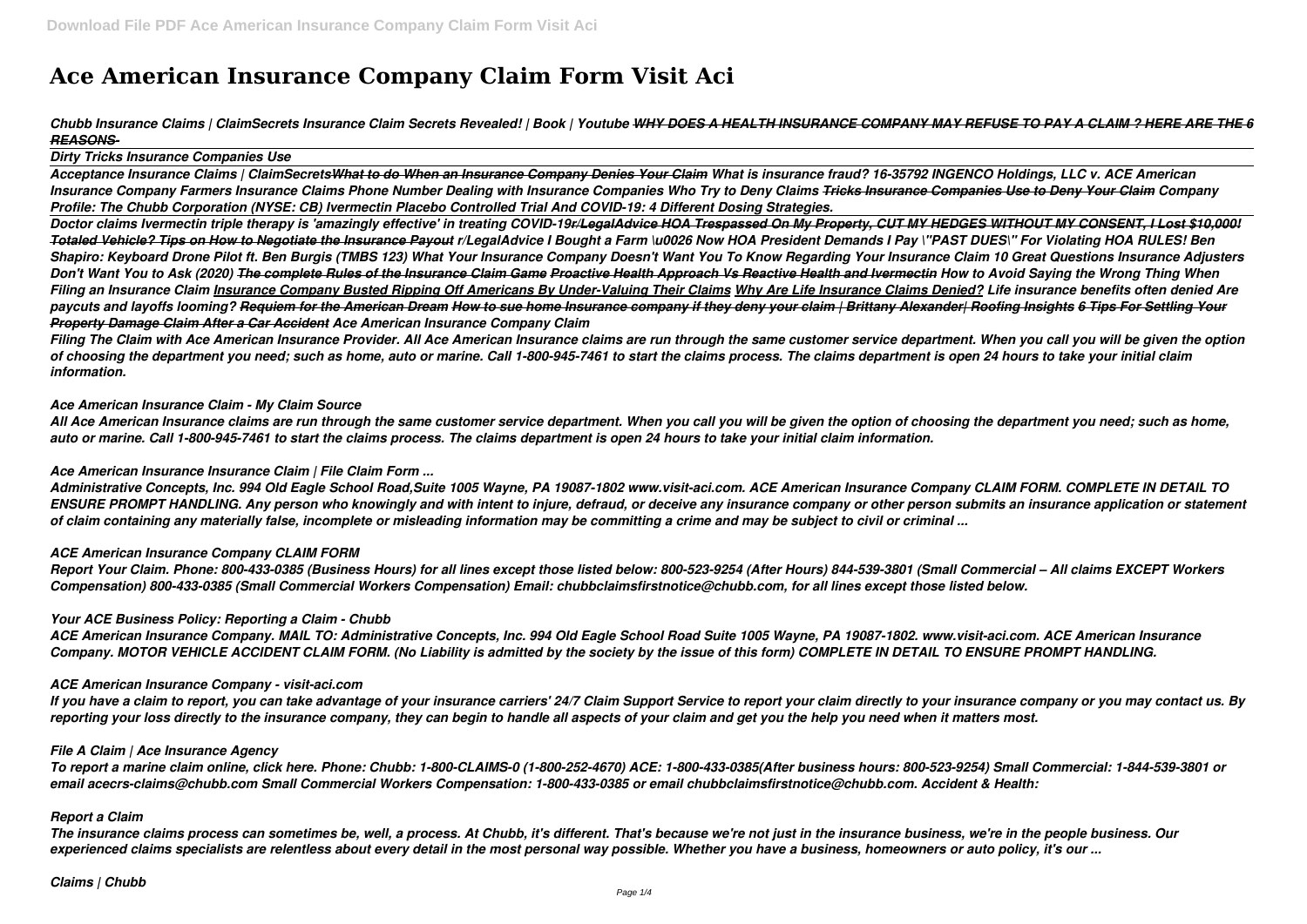*Every claim is our promise to you From day one, we promise to treat you the way we would want to be treated, to help protect the things that matter. Regardless whether you are dealing with a personal or commercial loss, there is no such thing as standard. The claims experience and our team of dedicated people - it's what sets Chubb apart.*

# *Report a Claim - Chubb*

*For assistance, contact our Claims Immediate Solutions Team: All Personal Lines Claims: 1-800-CLAIMS-0 (1-800-252-4670) Business Claims - Legacy Chubb. Workers Compensation Claims: 1-800-699-9916. All Other Claims: 1-800-CLAIMS-0 (1-800-252-4670) Business Claims - Legacy ACE. North America Commercial: 1-800-433-0385.*

### *Contact Chubb Claims*

*Claim Information: Claims: Go to Website (Claims Page) Claim Phone Number: (800) 433-0385. After hours, weekends, and holidays: (800) 633-5553. Disaster Mortgage Protection claims: (800) 234-7354.*

# *ACE USA - Insurance Company | Insurance Company*

We give you the billing options, information about the various coverage types available from each company, and extensive contact information including: phone, USPS mail, email, and online *via their website. If you've already filed a claim with a company, information to help you check the status of your claim is also included.*

*1601 Chestnut St. Philadelphia, PA 19101. Phone: (215)640-1000. Year Founded: 1985. Web: www.aceusa.com. Ace American writes commercial lines insurance policies including workers comp, etc. Ace USA is a subsidiary of ACE Limited. Parent Company: ACE Limited. Stock Symbol: ACE.*

*Ace American Insurance Company Company profile page for ACE American Insurance Co including stock price, company news, press releases, executives, board members, and contact information*

# *ACE American Insurance Co - Company Profile and News ...*

*Write Review. Upgrade. Claim. Ace American Insurance Company is a Georgia Foreign Insurance Company filed on October 28, 1968. The company's filing status is listed as Active/Owes Current Year Ar and its File Number is J718768. The Registered Agent on file for this company is Ct Corporation System and is located at 1201 Peachtree Street Ne, Atlanta, GA 30361.*

# *Ace American Insurance Company in Atlanta, GA | Company ...*

*How To File An Auto Insurance Claim | Policy For Filing Claims I authorize ACE American Insurance Company to facilitate processing this claim by releasing its details to the individual inquiring on my behalf.*

*Accident Claim Form*

*On January 5, 2015 the United States District Court of Arizona ruled that ACE American Insurance Company ("ACE American"), acting through its adjusters at Sedgwick Claims Management Services ("Sedgwick"), is liable for breaching the duty of good faith and fair dealing for denying workers' compensation benefits to our client.*

# *ACE American Insurance Company ("ACE American"), Sedgwick ...*

*ACE American Insurance Company Po Box 1000 436 Walnut Street Philadelphia, PA 19106 : Company Name History: Change Dt: CIGNA Insurance Company: 11/01/1999: INA Underwriters Insurance Company: 12/31/1983: Allied Insurance Company: 01/25/1978: Current Writing Powers: NYS Insurance Law Section Code Line of Business Description ; 1113(a) 3 ...*

*Chubb Insurance Claims | ClaimSecrets Insurance Claim Secrets Revealed! | Book | Youtube WHY DOES A HEALTH INSURANCE COMPANY MAY REFUSE TO PAY A CLAIM ? HERE ARE THE 6 REASONS-*

# *Dirty Tricks Insurance Companies Use*

*Acceptance Insurance Claims | ClaimSecretsWhat to do When an Insurance Company Denies Your Claim What is insurance fraud? 16-35792 INGENCO Holdings, LLC v. ACE American Insurance Company Farmers Insurance Claims Phone Number Dealing with Insurance Companies Who Try to Deny Claims Tricks Insurance Companies Use to Deny Your Claim Company Profile: The Chubb Corporation (NYSE: CB) Ivermectin Placebo Controlled Trial And COVID-19: 4 Different Dosing Strategies.*

*Doctor claims Ivermectin triple therapy is 'amazingly effective' in treating COVID-19r/LegalAdvice HOA Trespassed On My Property, CUT MY HEDGES WITHOUT MY CONSENT, I Lost \$10,000! Totaled Vehicle? Tips on How to Negotiate the Insurance Payout r/LegalAdvice I Bought a Farm \u0026 Now HOA President Demands I Pay \"PAST DUES\" For Violating HOA RULES! Ben Shapiro: Keyboard Drone Pilot ft. Ben Burgis (TMBS 123) What Your Insurance Company Doesn't Want You To Know Regarding Your Insurance Claim 10 Great Questions Insurance Adjusters Don't Want You to Ask (2020) The complete Rules of the Insurance Claim Game Proactive Health Approach Vs Reactive Health and Ivermectin How to Avoid Saying the Wrong Thing When Filing an Insurance Claim Insurance Company Busted Ripping Off Americans By Under-Valuing Their Claims Why Are Life Insurance Claims Denied? Life insurance benefits often denied Are*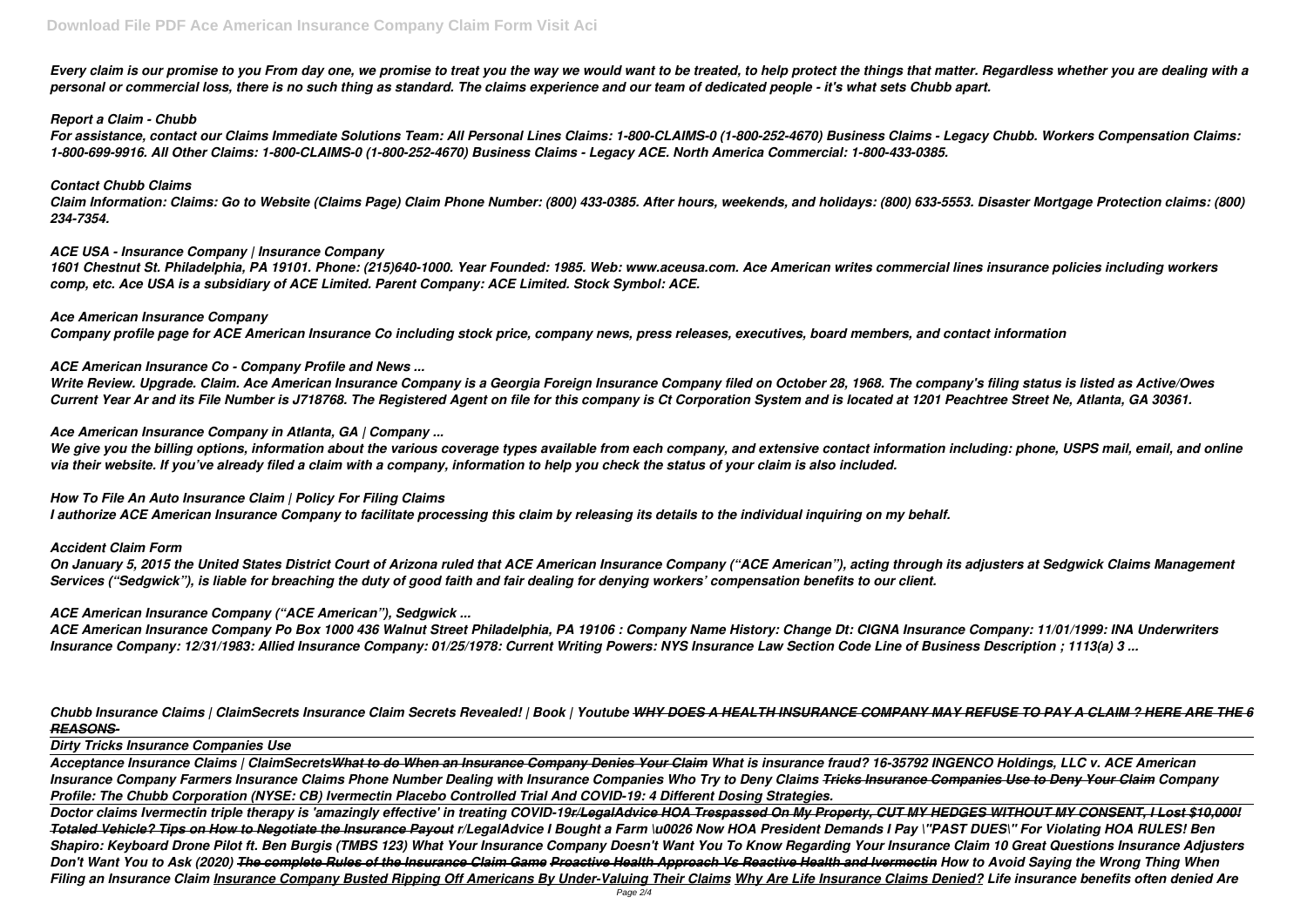# *paycuts and layoffs looming? Requiem for the American Dream How to sue home Insurance company if they deny your claim | Brittany Alexander| Roofing Insights 6 Tips For Settling Your Property Damage Claim After a Car Accident Ace American Insurance Company Claim*

*Filing The Claim with Ace American Insurance Provider. All Ace American Insurance claims are run through the same customer service department. When you call you will be given the option of choosing the department you need; such as home, auto or marine. Call 1-800-945-7461 to start the claims process. The claims department is open 24 hours to take your initial claim information.*

# *Ace American Insurance Claim - My Claim Source*

*All Ace American Insurance claims are run through the same customer service department. When you call you will be given the option of choosing the department you need; such as home, auto or marine. Call 1-800-945-7461 to start the claims process. The claims department is open 24 hours to take your initial claim information.*

# *Ace American Insurance Insurance Claim | File Claim Form ...*

*Administrative Concepts, Inc. 994 Old Eagle School Road,Suite 1005 Wayne, PA 19087-1802 www.visit-aci.com. ACE American Insurance Company CLAIM FORM. COMPLETE IN DETAIL TO ENSURE PROMPT HANDLING. Any person who knowingly and with intent to injure, defraud, or deceive any insurance company or other person submits an insurance application or statement of claim containing any materially false, incomplete or misleading information may be committing a crime and may be subject to civil or criminal ...*

# *ACE American Insurance Company CLAIM FORM*

*Report Your Claim. Phone: 800-433-0385 (Business Hours) for all lines except those listed below: 800-523-9254 (After Hours) 844-539-3801 (Small Commercial – All claims EXCEPT Workers Compensation) 800-433-0385 (Small Commercial Workers Compensation) Email: chubbclaimsfirstnotice@chubb.com, for all lines except those listed below.*

# *Your ACE Business Policy: Reporting a Claim - Chubb*

*ACE American Insurance Company. MAIL TO: Administrative Concepts, Inc. 994 Old Eagle School Road Suite 1005 Wayne, PA 19087-1802. www.visit-aci.com. ACE American Insurance Company. MOTOR VEHICLE ACCIDENT CLAIM FORM. (No Liability is admitted by the society by the issue of this form) COMPLETE IN DETAIL TO ENSURE PROMPT HANDLING.*

# *ACE American Insurance Company - visit-aci.com*

*If you have a claim to report, you can take advantage of your insurance carriers' 24/7 Claim Support Service to report your claim directly to your insurance company or you may contact us. By reporting your loss directly to the insurance company, they can begin to handle all aspects of your claim and get you the help you need when it matters most.*

# *File A Claim | Ace Insurance Agency*

*To report a marine claim online, click here. Phone: Chubb: 1-800-CLAIMS-0 (1-800-252-4670) ACE: 1-800-433-0385(After business hours: 800-523-9254) Small Commercial: 1-844-539-3801 or email acecrs-claims@chubb.com Small Commercial Workers Compensation: 1-800-433-0385 or email chubbclaimsfirstnotice@chubb.com. Accident & Health:*

#### *Report a Claim*

*The insurance claims process can sometimes be, well, a process. At Chubb, it's different. That's because we're not just in the insurance business, we're in the people business. Our experienced claims specialists are relentless about every detail in the most personal way possible. Whether you have a business, homeowners or auto policy, it's our ...*

#### *Claims | Chubb*

*Every claim is our promise to you From day one, we promise to treat you the way we would want to be treated, to help protect the things that matter. Regardless whether you are dealing with a personal or commercial loss, there is no such thing as standard. The claims experience and our team of dedicated people - it's what sets Chubb apart.*

#### *Report a Claim - Chubb*

*For assistance, contact our Claims Immediate Solutions Team: All Personal Lines Claims: 1-800-CLAIMS-0 (1-800-252-4670) Business Claims - Legacy Chubb. Workers Compensation Claims: 1-800-699-9916. All Other Claims: 1-800-CLAIMS-0 (1-800-252-4670) Business Claims - Legacy ACE. North America Commercial: 1-800-433-0385.*

#### *Contact Chubb Claims*

*Claim Information: Claims: Go to Website (Claims Page) Claim Phone Number: (800) 433-0385. After hours, weekends, and holidays: (800) 633-5553. Disaster Mortgage Protection claims: (800) 234-7354.*

#### *ACE USA - Insurance Company | Insurance Company*

*1601 Chestnut St. Philadelphia, PA 19101. Phone: (215)640-1000. Year Founded: 1985. Web: www.aceusa.com. Ace American writes commercial lines insurance policies including workers comp, etc. Ace USA is a subsidiary of ACE Limited. Parent Company: ACE Limited. Stock Symbol: ACE.*